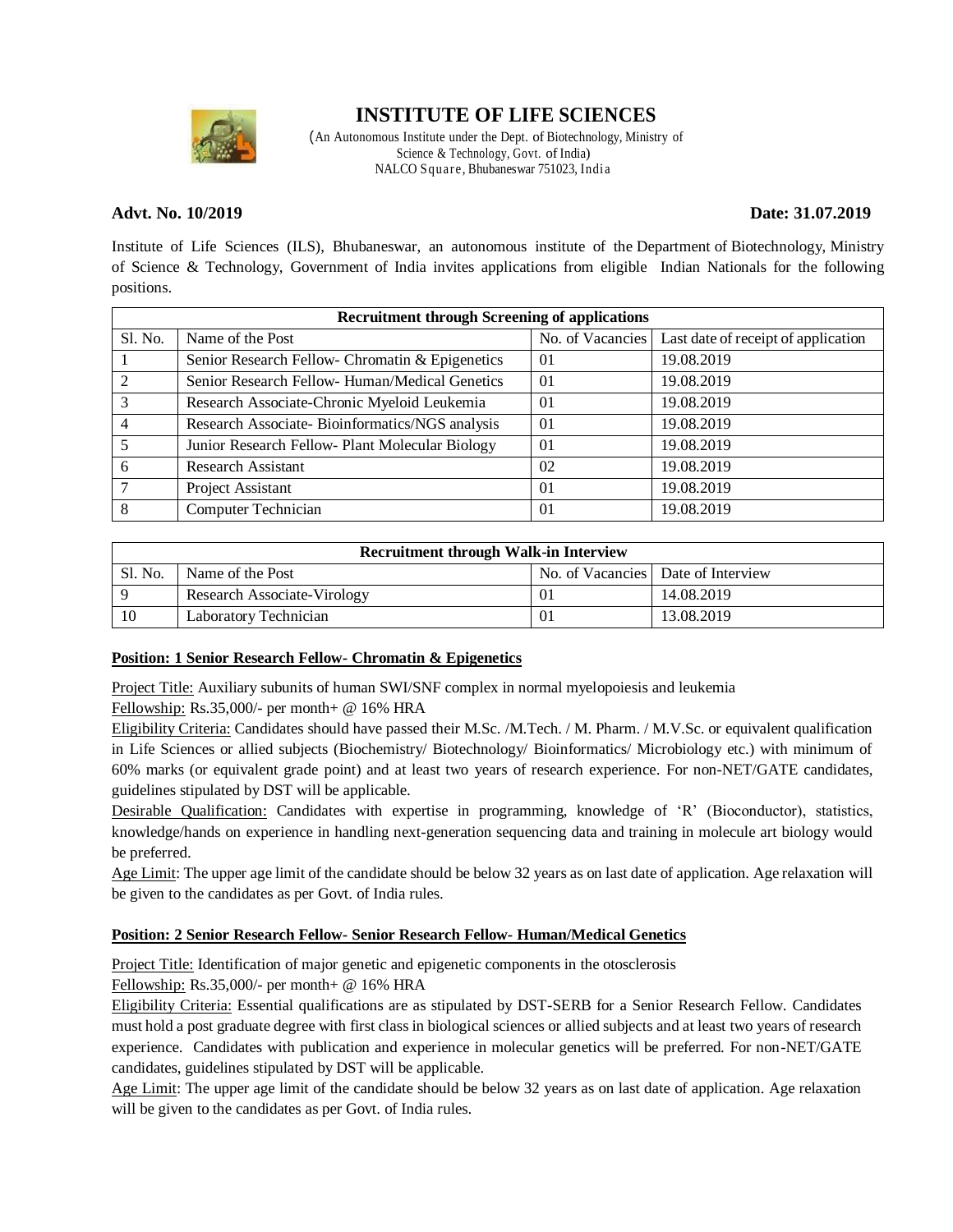### **Position: 3 Research Associate- Chronic Myeloid Leukemia**

#### Fellowship: Rs.47,000/- per month+ @ 16% HRA

Eligibility Criteria: Ph.D. in any branch of Biological Sciences with at least one first author paper. Candidates who have worked in cancer biology including haematological malignancies or/and accustomed with small animal experiments, as evidenced from their publication(s) will be given priority. Candidates who have submitted Ph.D. thesis and are waiting for viva voce may also apply. For such candidates, fellowship amount will be that of an SRF until he/she defends Ph.D. thesis. One page write-up of the thesis work and a copy of your CV (with two referees) must be provided along with the application.

For more information regarding the laboratory, please visit https://www.ils.res.in/staff-profile/?title=Dr.Soumen Chakraborty and/or personally contact Dr. Soumen Chakraborty.

Age Limit: The upper age limit of the candidate should be below 35 years as on last date of application. Age relaxation will be given to the candidates as per Govt. of India rules.

#### **Position: 4 Research Associate- Bioinformatics/NGS analysis**

Project Title: Analysis of the impact of mRNA-mRNA/circRNA interactions in pancreatic β-cell physiology" Fellowship: Rs.47,000/- +  $\omega$  16% HRA per month

Eligibility Criteria: Ph. D. in Bioinformatics/Biotechnology/Life Sciences/related area. Candidates who have submitted Ph.D. thesis and are waiting for viva voce may also apply (For such candidates, fellowship amount will be that of an SRF until he/she defends Ph.D. thesis). Candidate should be well versed with next-generation sequencing (NGS) data analysis and/or molecular modeling as evidenced by peer-reviewed publications. Knowledge of R and/or Python, and C++, IT experience including server maintenance will be given preference.

#### **Position: 5 Junior Research Fellow- Plant Molecular Biology**

Project Title: Development of seedless Bhimkol (*Musa balbisiana*, BB gemone) through CRISPR/Cas9 and mutational approaches

Fellowship: Rs.31,000/- per month+ @ 16% HRA

Eligibility Criteria: Masters in Botany, Life Sciences or allied branches and having secured 60% aggregate marks (50% for OBC/ST/SC) are eligible to apply. Preference will be given to candidates having NET-JRF/NET-LS/GATE qualification with research experience in cloning and plant tissue culture. For non-NET/GATE candidates, guidelines stipulated by DST will be applicable

Age Limit: The upper age limit of the candidate should be below 28 years as on last date of application. Age relaxation will be given to the candidates as per Govt. of India rules.

#### **Position: 6 Research Assistant**

Project Title: Translational Research Consortia TRC for Chikungunya virus.

Fellowship: Rs. 35,000/- (Consolidated) with 10% annual increment

Eligibility Criteria: Masters in life sciences and allied branches and having secured 60% aggregate marks (50% for OBC/ST/SC) are eligible to apply. Preference will be given to candidates having NET-JRF/NET-LS/GATE qualification with research experience in molecular biology, cell biology and biochemistry.

Age Limit: The upper age limit of the candidate should be below 28 years as on last date of application. Age relaxation will be given to the candidates as per Govt. of India rules.

#### **Position: 7 Project Assistant**

Project Title: Studies on In vitro and in Vivo Interaction between Arabidopsis Transcription Factors TGA and WRKY leading to Salicylic acid-mediated gene activation in Cestrum Yellow leaf curling virus (CmYLCV) Promoter. Fellowship: Rs.15,000/- (Consolidated)

Eligibility Criteria: Masters in Botany, Life Sciences or allied branches are eligible to appear in the interview. Research experience in molecular biology, cell biology and biochemistry will be preferred.

Age Limit: The upper age limit of the candidate should be below 28 years as on last date of application. Age relaxation will be given to the candidates as per Govt. of India rules.